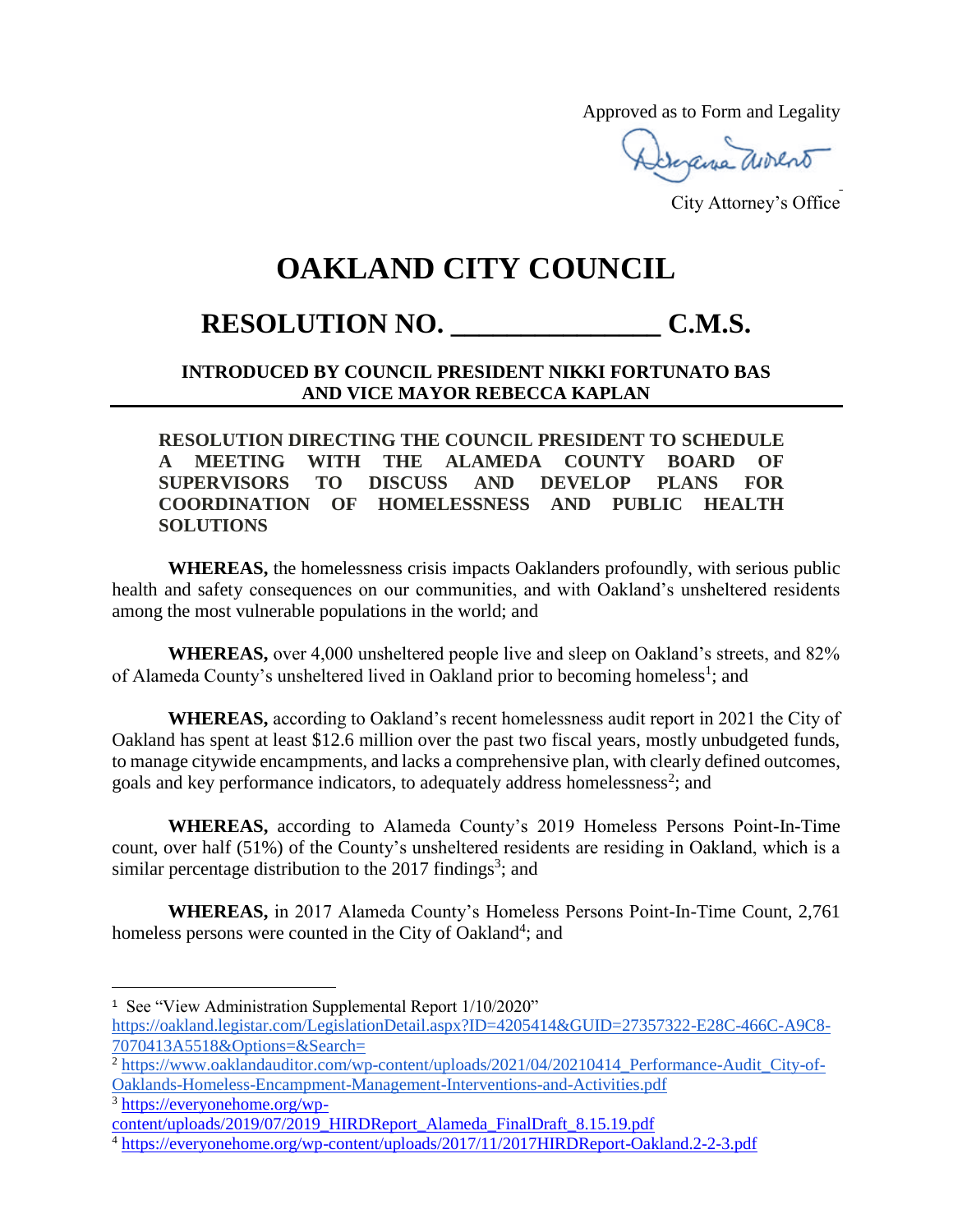**WHEREAS,** homelessness in Alameda County has doubled since 2015, from 2017 to 2019, homelessness in Oakland grew by an unprecedented 47 percent<sup>5</sup>; and

**WHEREAS,** with the onset of the COVID-19 pandemic, homelessness has become more urgent than ever, as residents simultaneously grapple with the economic crisis, housing instability due to job loss, and other unforeseen challenges; and

**WHEREAS,** the United Nations called the scope and severity of the Bay Area homeless crisis "one of the most pervasive violations of human rights globally"<sup>6</sup>; and

**WHEREAS,** In the City's Equity Indicators Report, Oakland scored a 1 for homelessness, as African Americans make up 70% of Oakland's homeless population but only 24% of the City's population<sup>7</sup>"; and

**WHEREAS,** according to Alameda County's EveryOne Home Strategic Update in 2018, for every two people who become homeless for the first time in Alameda County, only one returns to permanent housing, and homelessness will increase by 1,500 people per year if these rates continue<sup>8</sup>; and

**WHEREAS,** the City of Oakland oversees homeless shelter programs while Alameda County is responsible for public health, including behavioral health, mental health and other healthcare issues for unsheltered residents; and

**WHEREAS,** in November 2020, Alameda County voters passed a sales tax measure, Measure W to add an additional 0.50% sales tax, estimated to raise \$150 million annually to fund homelessness programs, such as rapid rehousing, rental subsidies, emergency shelters, and permanent supportive housing, in accordance with recommendations of the Home Together 2020 Plan; and

**WHEREAS,** Alameda County has discussed plans to allocate funding from Measure W to cities and unincorporated areas based on their population of unsheltered residents; and

**WHEREAS**, the City of Oakland's Human Service Department and Alameda County's homeless outreach teams and Healthcare for the Homeless (ACHCH) work together to address the needs of residents in Oakland's street encampments, however, City Councilmembers and County Supervisors have not coordinated around a joint homelessness strategy, policies, or budgetary issues, despite how large the problem has grown, specifically in Oakland; and

**WHEREAS,** the City of Oakland and Alameda County would both benefit greatly from closer collaboration at the policy and fiscal levels around their collective homelessness work; and

 $\overline{a}$ 

<sup>5</sup> <https://www.mercurynews.com/2019/07/23/oakland-saw-a-47-percent-spike-in-homelessness-this-year/>

<sup>6</sup> <https://www.undocs.org/A/73/310/rev.1>

<sup>7</sup> [http://everyonehome.org/wp-content/uploads/2019/12/2019HIRDReport\\_Oakland\\_2019-Final.pdf](http://everyonehome.org/wp-content/uploads/2019/12/2019HIRDReport_Oakland_2019-Final.pdf)

<sup>8</sup> [http://everyonehome.org/wp-content/uploads/2019/03/2018-EveryOne-Home-Strategic-Update-](http://everyonehome.org/wp-content/uploads/2019/03/2018-EveryOne-Home-Strategic-Update-Executive-Summary.pdf)[Executive-Summary.pdf](http://everyonehome.org/wp-content/uploads/2019/03/2018-EveryOne-Home-Strategic-Update-Executive-Summary.pdf)